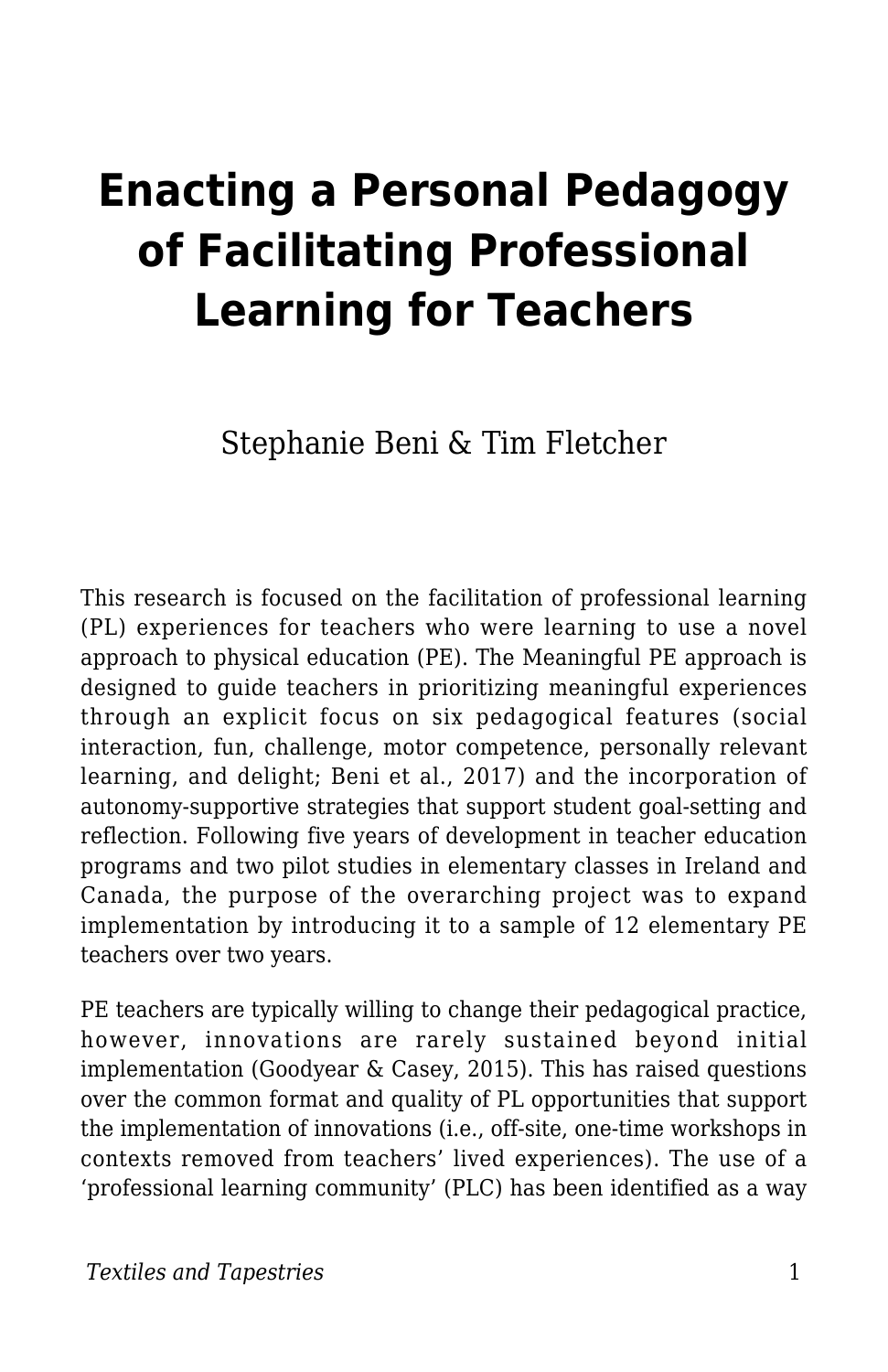to provide teachers with a sense of growth and empowerment in their teaching practice (Tannehill & MacPhail, 2017). However, little is known about the *processes* of facilitating a PLC from the facilitator's perspective, whose role and practices appear crucial in shaping positive PL experiences for teachers.

As part of Stephanie's doctoral research, she facilitated a PLC whose members were learning to implement the Meaningful PE approach. Although the overarching research has several aims, the aim of this particular self-study was to document Stephanie's experience of facilitating this process and understand how these experiences informed the enactment of her personal pedagogy of facilitating PL experiences for teachers.

Identity theory offers a helpful lens to help make sense of Stephanie's experiences of becoming a facilitator of PL. Identity is both a complex and contested concept (Jenkins, 2008), with its multifaceted nature making it difficult to define. Identity is often viewed as a dynamic process rather than a stable entity (Beijaard et al. 2004) given that individuals tend to have distinct identities within different contexts and roles (Stryker & Burke, 2000).

Despite identity having clear links to one's concept of self, identity theorists have long acknowledged the social dimension of the process of identification and the formation of self- concept; for example, Cooley's (1902/1964) concept of the looking-glass self, suggesting an individual's perception of self is dependent upon the image they imagine they portray to others; Mead's (1934) notion of self as a conglomeration of me (attitudes of others) and I (response to the attitudes of others); and Goffman's (1959) dramaturgical metaphor suggesting identification is a process involving a self-as-actor performing for an audience. As Jenkins (2008) contends, these theoretical perspectives suggest "that we can't see ourselves at all without also seeing ourselves as other people see us" (p. 41).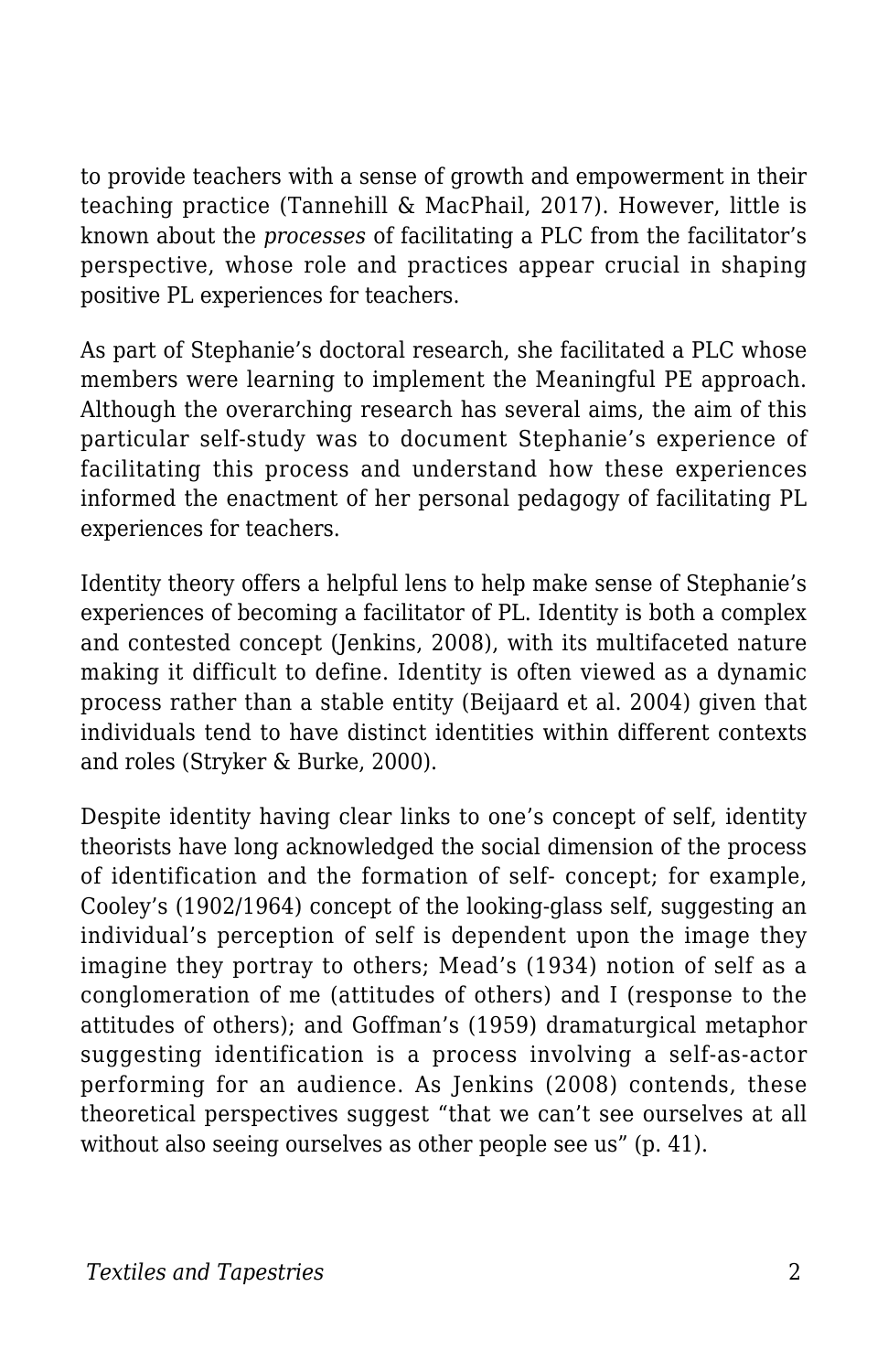This is not to suggest that the process of identification is passive but rather that it is influenced by external factors (Giddens, 1991). Given the highly relational nature of this process, identification thus becomes:

the human capacity – rooted in language – to know "who's who" (and hence "what's what"). This involves knowing who we are, knowing who others are, them knowing who we are, us knowing who they think we are, and so on: a multi-dimensional classification or mapping of the human world and our places in it, as individuals and as members of collectivities. (Jenkins, 2008, p. 5)

It is through this lens that we have developed the research questions: What are Stephanie's experiences of becoming a facilitator of professional learning? And: How do these experiences inform the enactment of Stephanie's personal pedagogy of facilitation?

## **Methodology and Methods**

Self-study of teacher education practice (S-STEP) methodology has been used to conduct research into the processes and outcomes of facilitating PLCs for teacher educators (e.g., Kitchen et al., 2008; Vanassche & Kelchtermans, 2016), however, there are few examples of its use to study facilitation of PL for teachers. Further, where it *has* been used this way (e.g. Hamilton, 2019; Peeters & Robinson, 2015; Vozzo, 2011), we are not aware of any such studies in which the focus has been facilitating a PLC. LaBoskey's (2004) characteristics of S-STEP were used to guide the research design, in that it was: selfinitiated; improvement-oriented; interactive; used multiple qualitative methods, and; is shared with the S-STEP community to establish resonance and trustworthiness.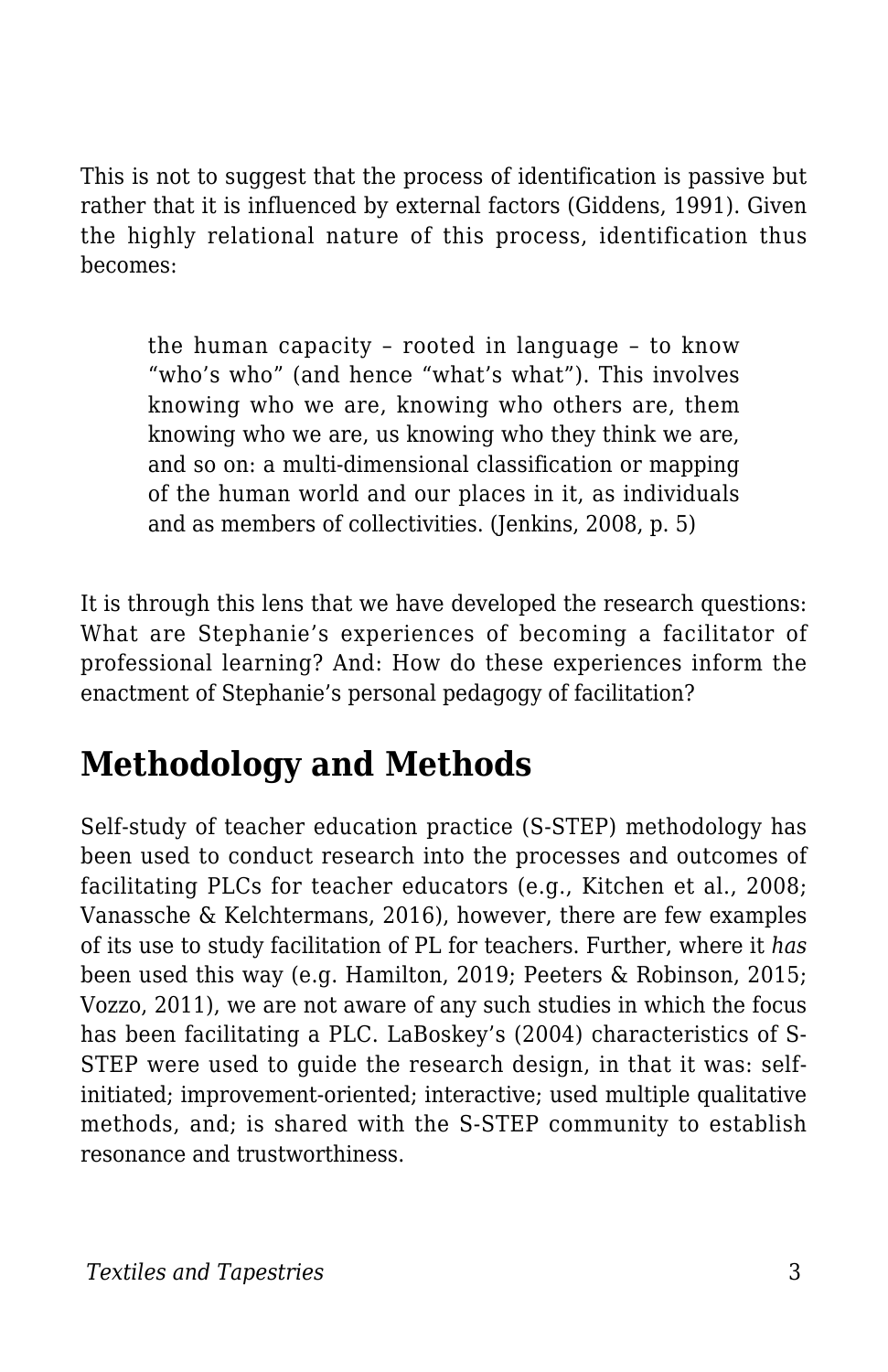The primary data source was a reflective journal (RJ) written by Stephanie over two years. Following interactions with PLC members, Stephanie wrote detailed reflections of her experiences as a facilitator. Stephanie's doctoral supervisor, Tim, acted as a critical friend throughout the study, helping her question her decisions and actions, and work through the process of learning to facilitate PL opportunities for teachers. We met frequently to discuss the challenges Stephanie was facing as she reflected upon her role in the process. Tim was present for all of the PL sessions with teachers and helped with data collection.

As a teacher of physical education herself, Stephanie came to the study with a belief in the importance of involving teachers in the research process. Tim had introduced Stephanie to the Meaningful PE approach, and she had previously studied her implementation of the approach in her own teaching practice and was eager to share her insights with others. A total of 12 PE teachers from the same school district participated in the PLC, offering a different source of interactivity (LaBoskey, 2004; Samaras, 2010). Five teachers from three schools participated in Year One – all of whom were PE specialists with varying levels of teaching experience. Three of these teachers continued their participation into Year Two, along with seven new participants (five specialists and two classroom teachers) within the same school district. Many of the teachers had pre-existing relationships with one another, as they had worked together, cotaught, or attended school board-mandated PL initiatives together in the past.

Participants gave consent for one or more forms of data collection, thus the data sources varied by participant but included: a) teacher interviews, b) non-participant observations in teachers' classrooms, c) PLC meeting transcripts, and/or d) teacher-generated artifacts (e.g. lesson plans, written reflections).

The analysis was guided by Braun and Clarke's (2006) thematic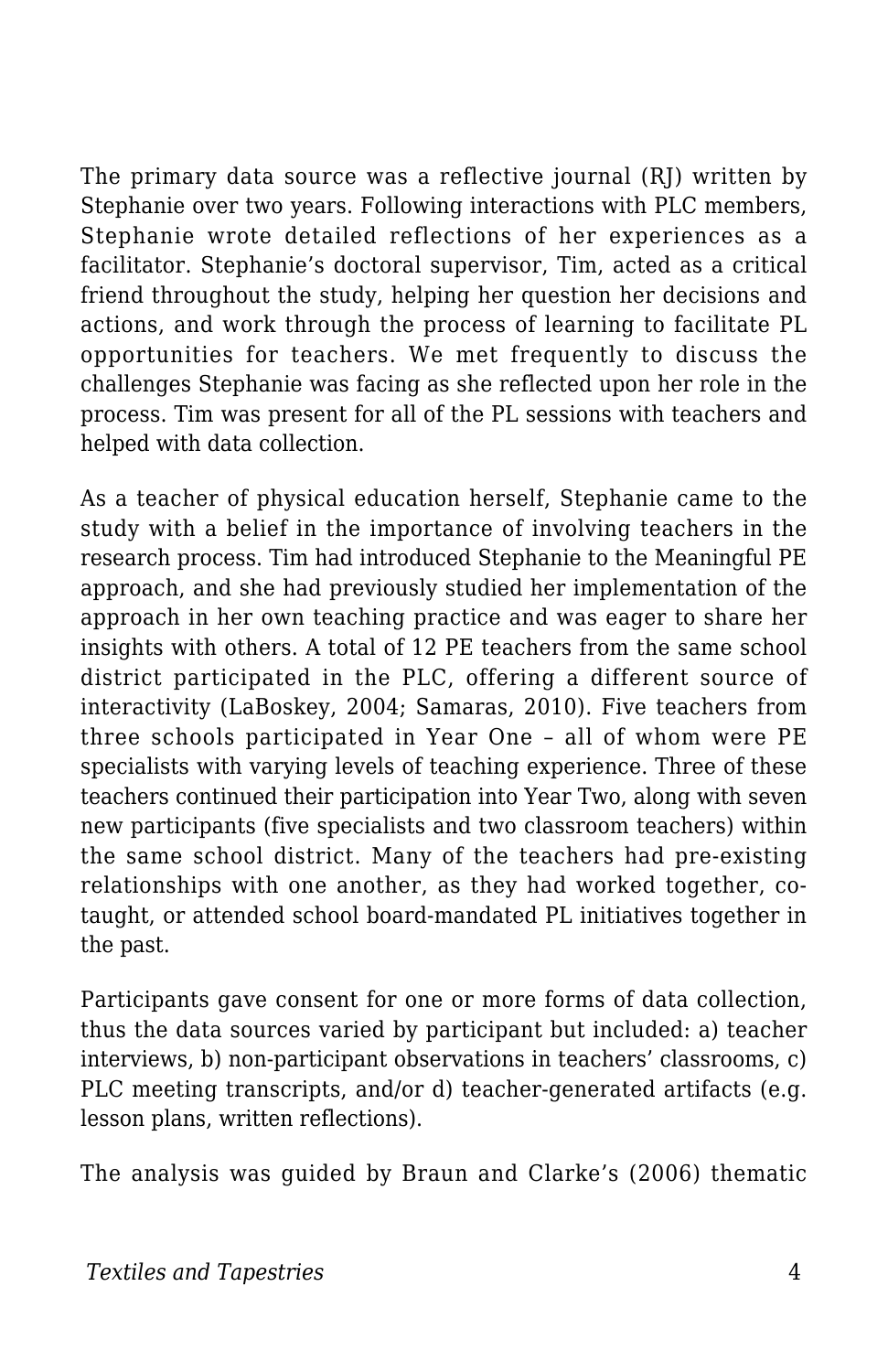approach. In order to promote trustworthiness, teacher-generated data were compared and contrasted with Stephanie's written reflections and interpretations of the process of facilitating teachers' PL (Craig, 2009).

## **Results**

Stephanie's reflections revealed several sources of tension as she enacted her personal pedagogy for facilitating PL for other teachers, however, we discuss only the following two themes here: (1) *developing an identity as a facilitator of PL* and (2) *aligning a personal pedagogical philosophy with practice*.

#### *Developing an Identity as a Facilitator of Professional Learning*

As a doctoral student, Stephanie came to the study feeling very much like a novice, having limited experience as a researcher and none as a facilitator of PL. Though she had been a school teacher for several years, her experience of PL as a teacher was largely informal and selfinitiated; her work in a private school meant she had never experienced the type of school board-wide PL her participants had. Consequently, Stephanie had little sense of what a 'facilitator of PL' or 'researcher of facilitation' might look like or do, or how she might identify with either of these roles.

Stephanie conceived of her experiences and identity in terms of 'becoming', rather than 'being', a facilitator of PL. She struggled at times with feelings of inadequacy based on her age and lack of teaching experience relative to many of the teacher participants. For example, in Year One of the study, upon meeting with one of the teachers for the first time, Stephanie wrote: "It's obvious to me that she's a veteran teacher…[The teacher] said, 'I'm very excited to learn from you,' and I thought, 'I can't imagine having anything to offer to a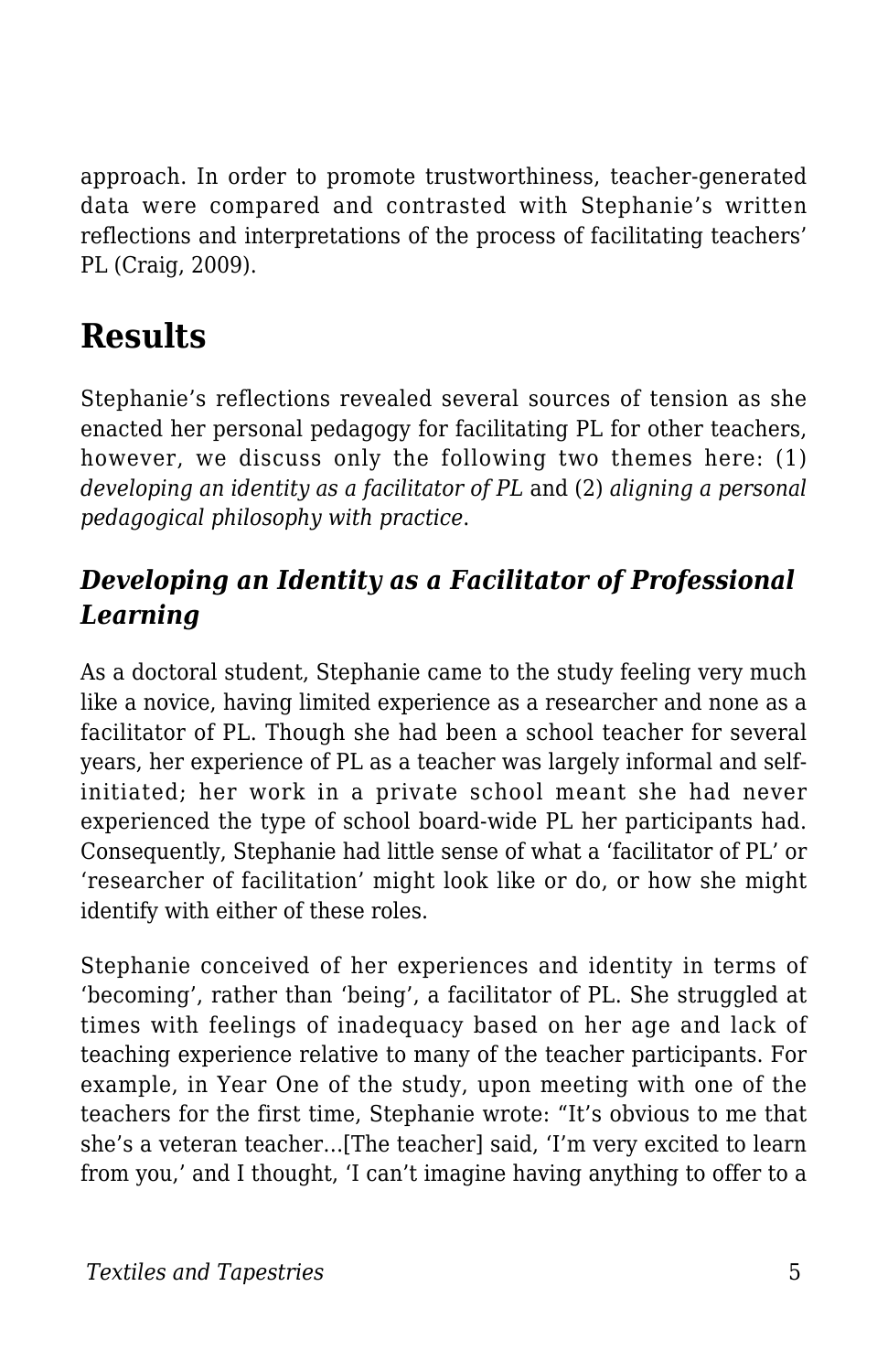teacher like you!'" (RJ- 25-Jan-19). This self-consciousness in relation to her age and experience came up repeatedly, with Stephanie suggesting, for example, "Some of these teachers were teaching since the time of my birth" (RJ-25-Sept-19).

However, as Stephanie began to reflect upon these feelings of inadequacy, particularly in relation to the external aspect of identification (i.e., her thoughts about how others identify her), she began to reconceptualize her identity as a facilitator of PL:

[I'm] realizing that I don't feel inadequate as a facilitator of PL because of my lack of teaching experience relative to participants, or because of my age, or because I perceive that I don't have anything to offer them. I feel inadequate because I imagine that they might potentially perceive me that way – too inexperienced, too young, too detached from the context to have anything of value to share…The problem, I have no doubt, is in my perception of myself not in terms of how I see me, but in terms of how I imagine others see me. (RJ-18-Oct-19)

In addition, Stephanie regularly experienced a tension between being a facilitator of PL and a researcher of facilitation. She wrote of feeling 'caught' between these two seemingly conflicting identities of being both "the researcher (who should just be collecting data and not telling anyone what to do), but also the facilitator of professional development" (RJ-25-Sept-19). This tension was particularly profound when teachers' PE practice came into conflict with Stephanie's personal philosophy for PE in relation to meaningfulness and the MPE approach. For example, when one teacher advocated for offering students a wide variety of activities, opting to rarely repeat the same activity twice, Stephanie felt unsure of how to respond: "I struggle with knowing when I should share my differing perspectives and when I should just be quiet…I want to be cautious not to make myself sound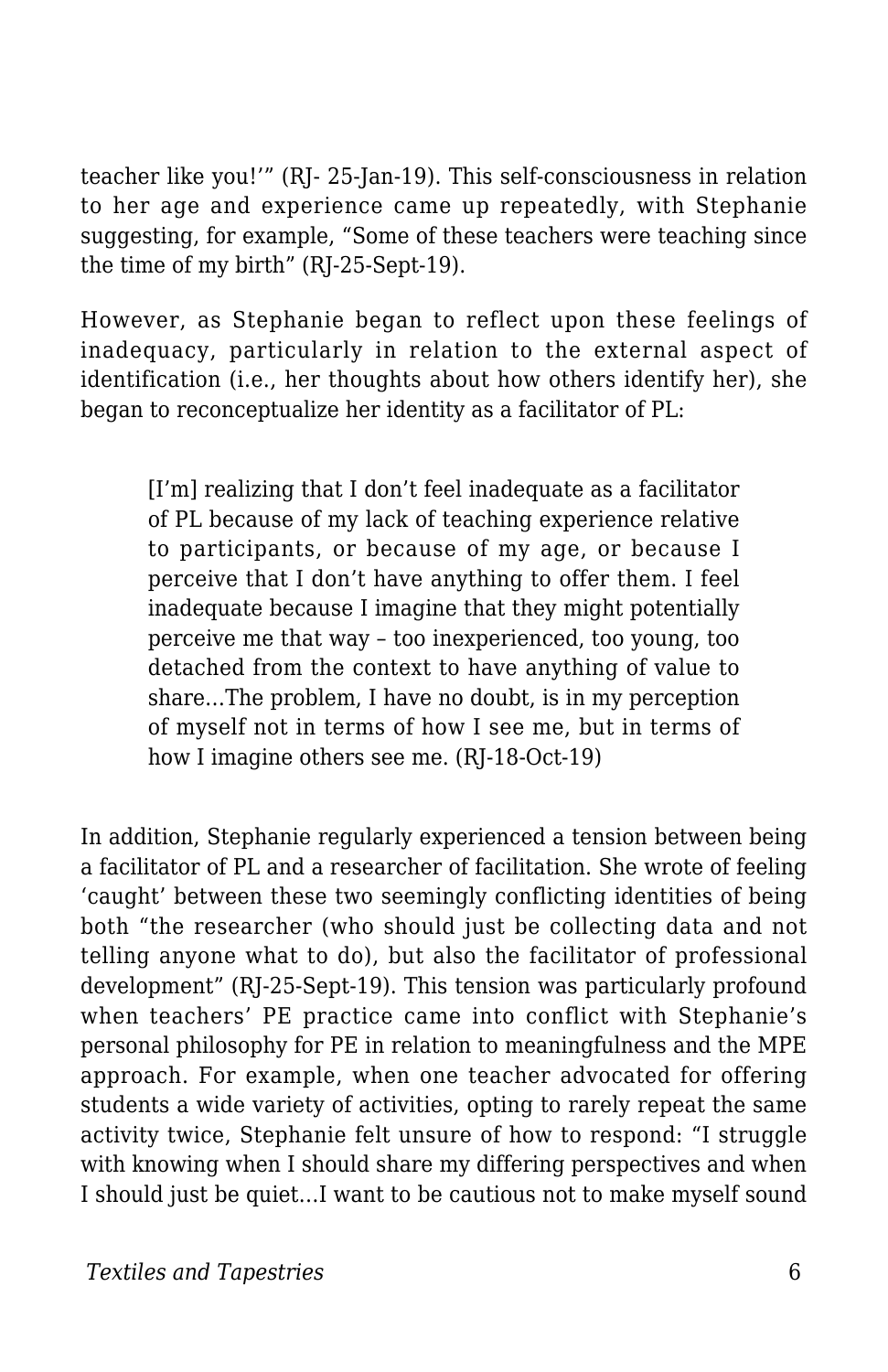like the 'expert'" (RJ-25-Sept-19). In a follow-up meeting with the group, Stephanie decided to raise the teacher's idea again by asking PLC members to share their perspectives on the topic. Though many group members held views that were somewhat contradictory to her own, she shared her viewpoint and facilitated a discussion around how varying perspectives might fit with the MPE approach. Reflecting on this, she wrote:

[It was] a 'stepping out' in the sense of saying, 'I see this differently,' because I've been hesitant to do so given my uncertainty around when I should be a facilitator of PL and a researcher of the facilitation of PL – when I should just listen and when I should share my own thoughts/perspectives. (RJ-8-Oct-19)

While this was challenging for Stephanie, it was something she became more comfortable with over time, learning to evaluate the context and the moment, at times sharing alternative perspectives, and at others choosing just to listen, and thus becoming comfortable identifying herself in two ways at once – as facilitator and researcherof-facilitation.

Another source of tension between these two roles sprung from a desire to do what Stephanie felt was best for the teachers' learning while also feeling a need to ensure she was able to collect the data she needed to progress with her doctoral research. Toward the end of the first year of data collection, Stephanie expressed disappointment with how little data she had been able to collect. This anxiety over being able to progress with her own data collection led to a tension between wanting to 'push' teachers to have things prepared for her and wanting to prioritize their own learning, even at the expense of her data collection: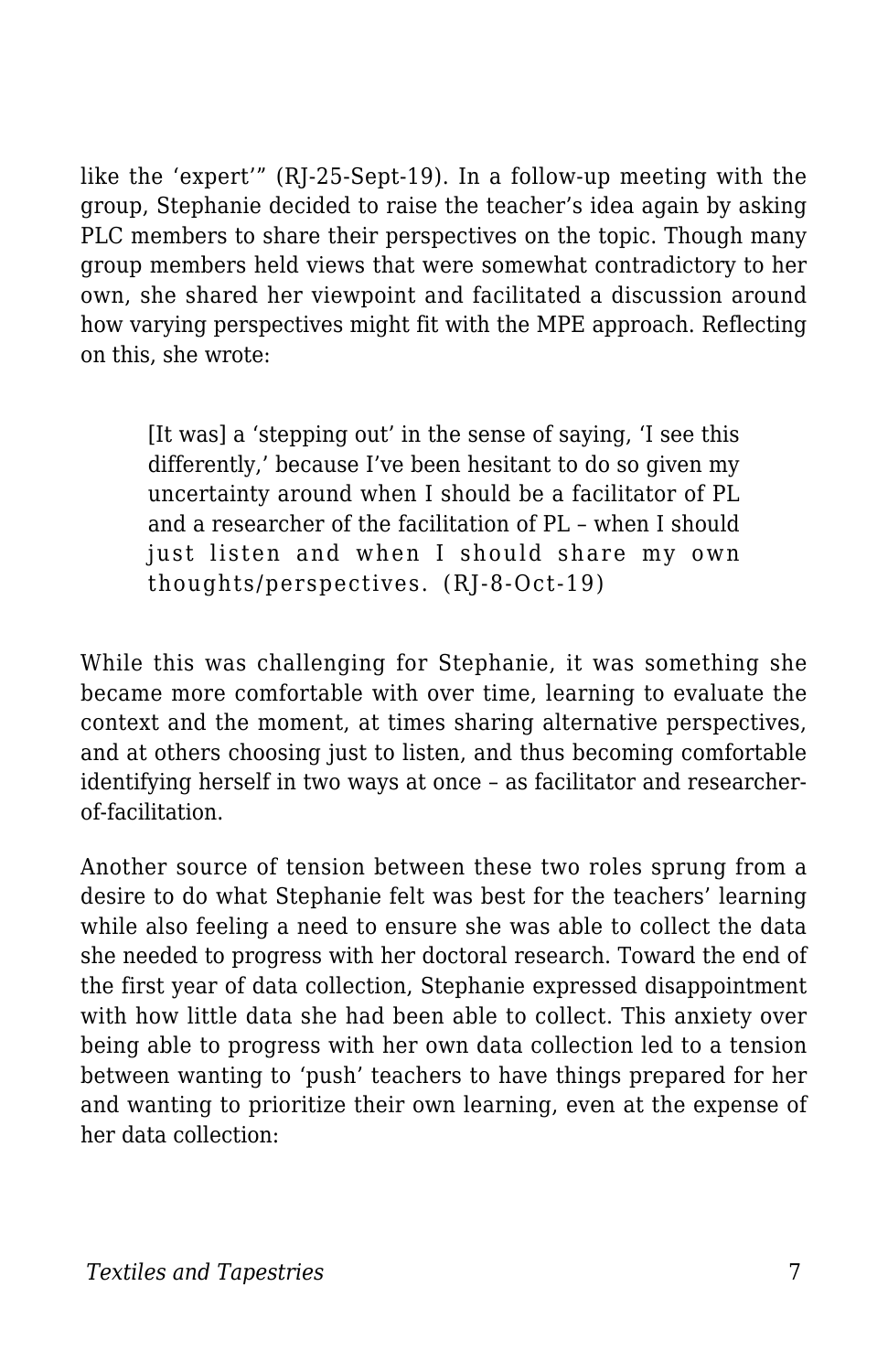I know this is stressing [the teachers] out and they're very busy, but it's also been a bit disappointing for me…What if I don't get the data I need next year either?...Have I been too lenient with the teachers in terms of letting them do whatever works for them in relation to data collection?...I'm having a hard time striking that balance. I need data, but I also want this to be about their learning. (RJ-14-May-19)

Some of the teachers' failure to provide data in the first year was related to time constraints. However, in other cases, it seemed to be related to their wanting to present a 'polished' picture to Stephanie, underscoring how they identified her as a researcher. Given that the approach was new for them, they seemed apprehensive to share their struggles. This was challenging for Stephanie: "As a researcher, I'm interested in the process, the experience – including all of their struggles, but they don't want me to see those struggles" (RJ-14- May-19). Thus, these sources of tension – particularly in relation to her identity formation – featured prominently in Stephanie's enactment of a personal pedagogy of facilitating PL for teachers.

#### *Aligning a Personal Pedagogical Philosophy with Practice*

Stephanie came to the study with theoretical understandings of what might make for effective PL experiences for teachers based on current literature. In particular, she was interested in using a PLC that would support teachers with ongoing, continuous PL through a social constructivist lens, positioning herself as a learner – a fellow member of the PLC – as opposed to an external 'expert' (Parker et al., 2012). However, she found that aligning practices with her philosophy for PL was easier planned-for than done.

Before initiating the PLC, Stephanie began to discuss her ideas with a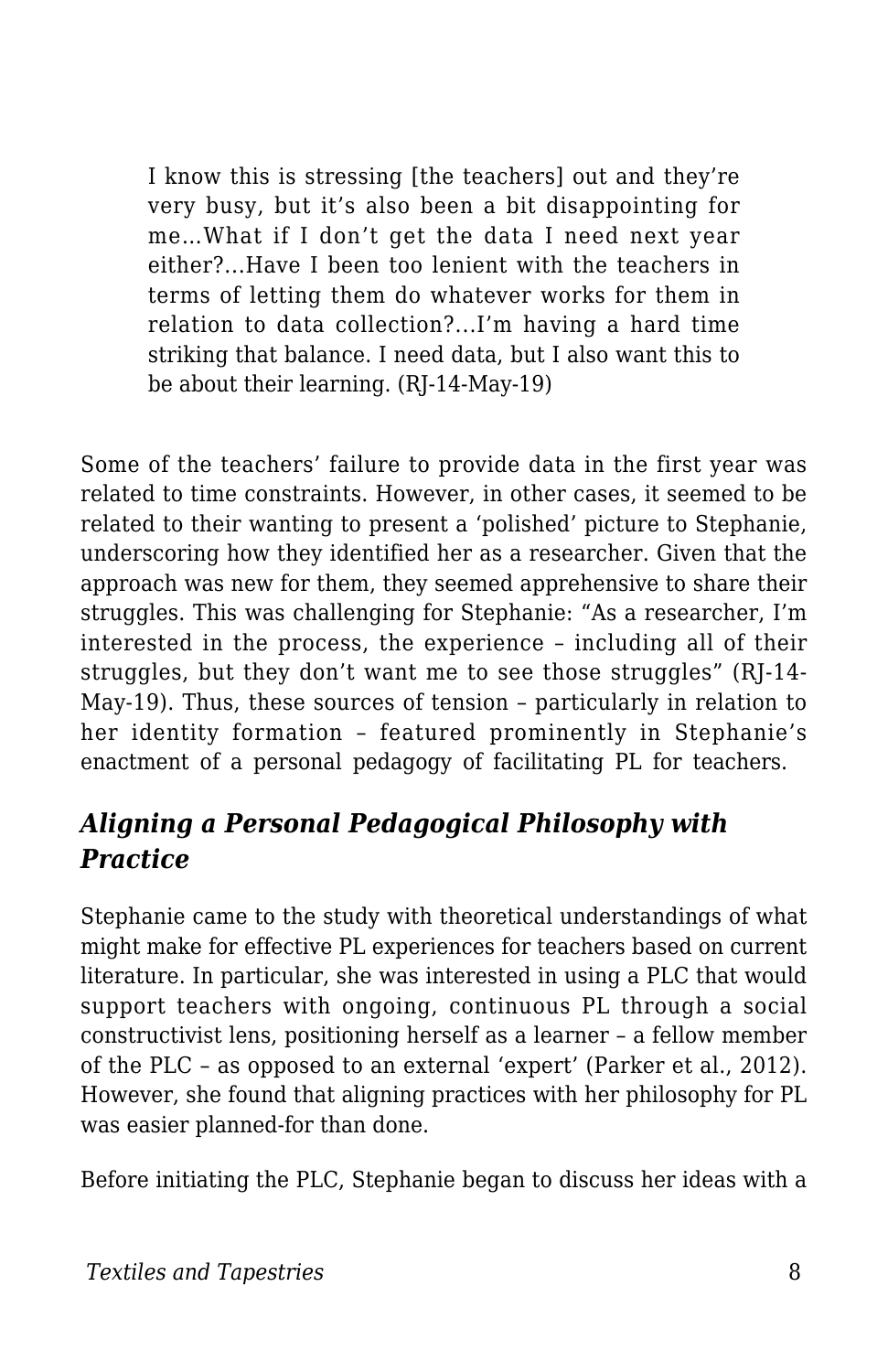group of teachers who were her peers in a graduate course. She was shocked to hear descriptions of teachers' viewpoints, which were largely negative. In many cases, the 'PLCs' they described were grossly disconnected from the type of community advocated for in the literature. Instead, they seemed to take the form of 'one-off workshops rebranded as a PLC' (RJ-22-Feb-19). In addition, many of these teachers expressed the notion that researchers tended to ignore teachers' experience and expertise when conducting research in schools. This led Stephanie to consider how she was setting up her own study:

This really has me thinking about how important it is to actually listen to teachers. You hear [this] and you read that, but actually doing it is an entirely different thing. I think the fact that I'm currently teaching while also coming at this from the perspective of researcher gives me a sort of a unique position/perspective (compared to many academics). I really want to listen to the teachers and be sensitive to what does/doesn't work for them. (RJ-6-Feb-19)

Early in the study, Stephanie's noble intentions seemed fairly easy to maintain. She wrote:

I am determined to resist [the] notion [that teachers are not experts in teaching], and I really don't find it difficult to do so. I believe these teachers have so much to offer, and although they have their preferences and ideas about teaching, they are also quite open to testing some boundaries and trying new things. (21-Mar-19)

However, as the study progressed, she began to feel less confident in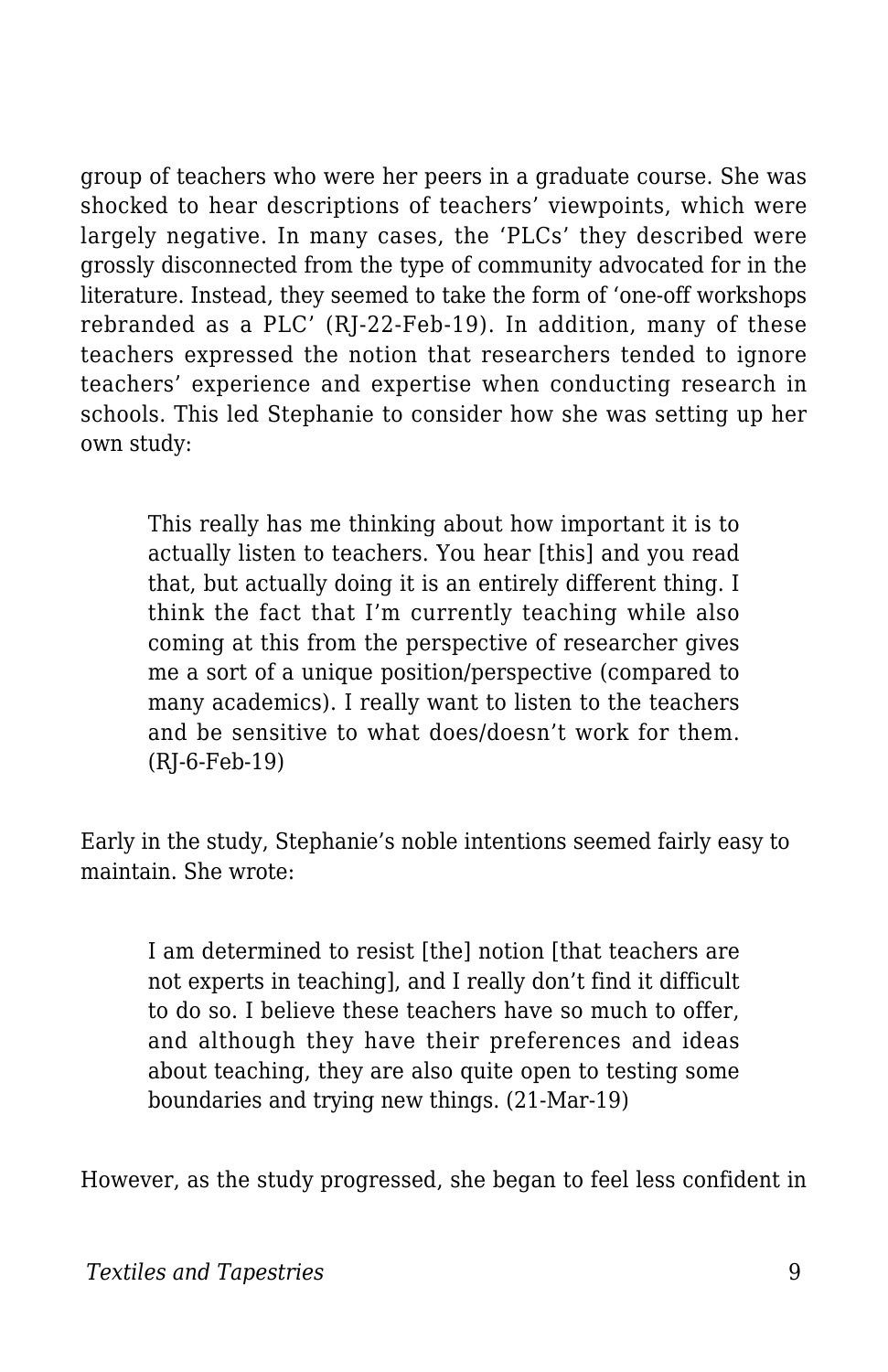her ability to hold to her social constructivist perspective. For instance, while she worked hard to create a shared, social learning space without hierarchy and to position herself as a facilitator rather than transmitter of knowledge, there were instances when this left her struggling to release 'control'. This became particularly apparent to Stephanie when, early in the second year of data collection, the teachers were asked by a school district leader to share the approach with colleagues; a task Stephanie felt these new participants, who had yet to use the approach in their classrooms, were unprepared for. She wrote of this experience:

I'm still struggling a bit with 'releasing' this (as if I own it ) because I want it to be presented in a way that is true to all of the work we have invested into it, all of the research that has gone into it, etc. I'm also well aware that this is probably a matter of control for me to an extent, and I need to let it go. I need to stop feeling protective of it. (8-Oct-19)

In spite of acknowledging this 'need' and giving teachers the space to work through this process on their own, Stephanie found it challenging to strike a balance between offering teachers support in learning to use the approach and pushing them to do things her way. While she was cautious not to position herself as the expert, she was also aware that the teachers needed guidance in learning to use an approach with which they were unfamiliar. At times, she struggled with this, wondering, for example, "Am I being arrogant? Positioning myself as the expert in spite of telling the teachers that I view them as experts? I feel like I view myself as an 'expert' – to an extent – on meaningfulness and them as experts in their own classrooms" (RJ-4- Sept-19). These moments of tension in her reflection left her "aware that [she was] bordering on compromising [her] overtly constructivist approach to facilitating learning experiences for the teachers" (RJ-4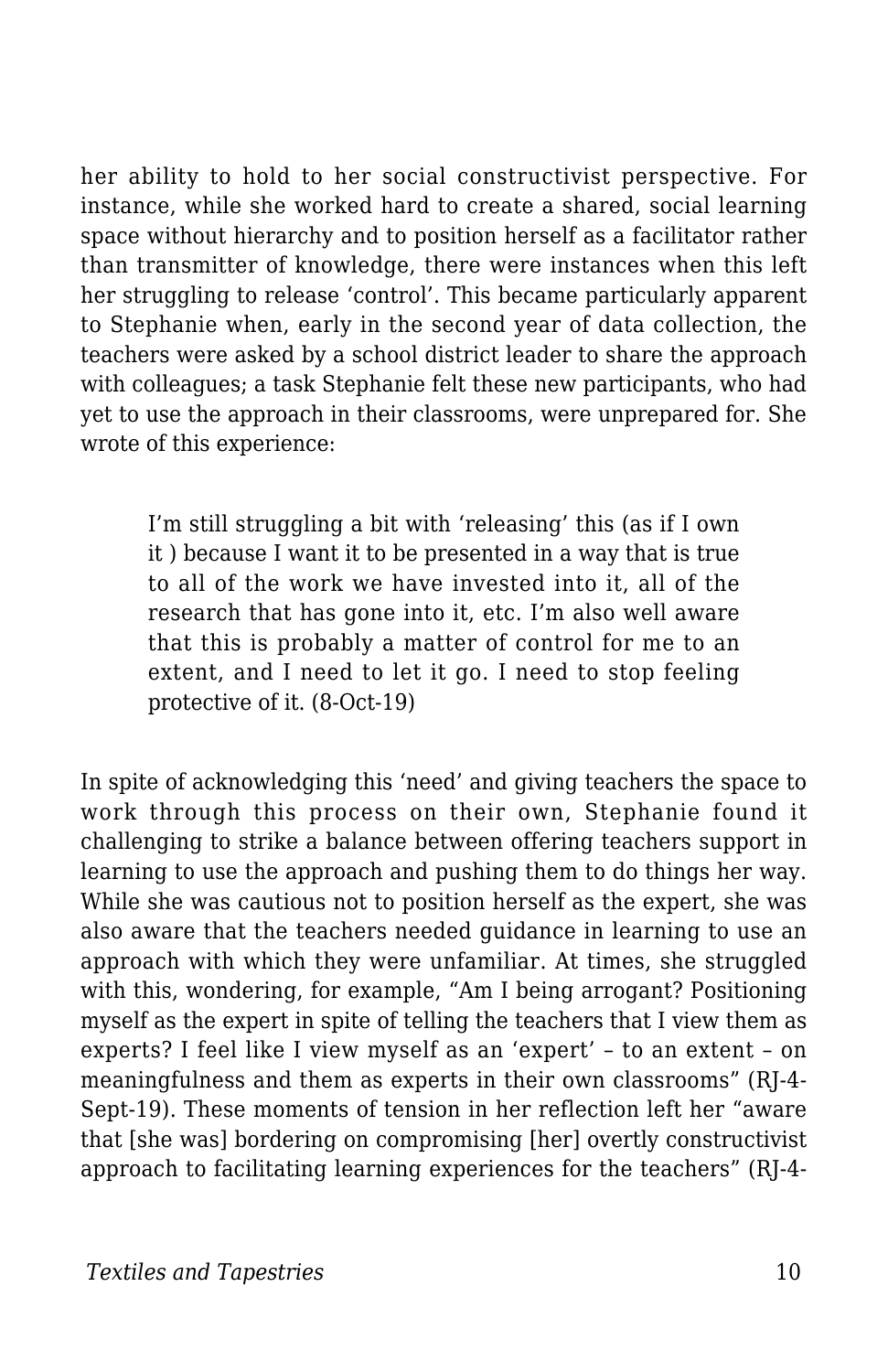Sept-19), yet she found this difficult to manage at times.

This was compounded by a perception that teachers sometimes also expected a more direct approach to facilitation. For example, when Stephanie interviewed participants at the end of the first year, some of them suggested that when they were given too much leeway, things more easily fell by the wayside amongst other competing priorities. They felt the need to be "for lack of a better word, forced, to go meet other people" (Molly, Yr1-Interview) because, "it's very easy to prioritize other things when something's not being pushed" (Mia, Yr1- Interview). In addition to wanting more structure, there were times when teachers felt a need to ask 'permission' to do things in their classrooms that they perceived were slightly different to the things presented in their PL sessions. For instance, after one teacher asked if she could alter the terminology she was using with her students, Stephanie wrote:

I see why she was asking…but it's interesting to me that she felt like she needed our 'permission' to do this in her classroom. Maybe an example of the ways some of them seem to want a bit of a facilitator-directed experience though we're trying to make it very participant-centered. (19-Nov-19)

Further, while Stephanie anticipated that initiating and maintaining a PLC structure would not be easy, the challenges she faced were different than she expected. Given that many participants had existing relationships with one another, Stephanie found that there was already a sense of community that seemed to exist amongst most of the group. Early in the study she wrote favorably of this, suggesting: "I feel like we could not have asked for anything better in terms of the social dynamics of the group" (RJ-21-Mar-19). While this was a great starting point for the group, as the study progressed, Stephanie found that this pre-existing community felt difficult to penetrate, perceiving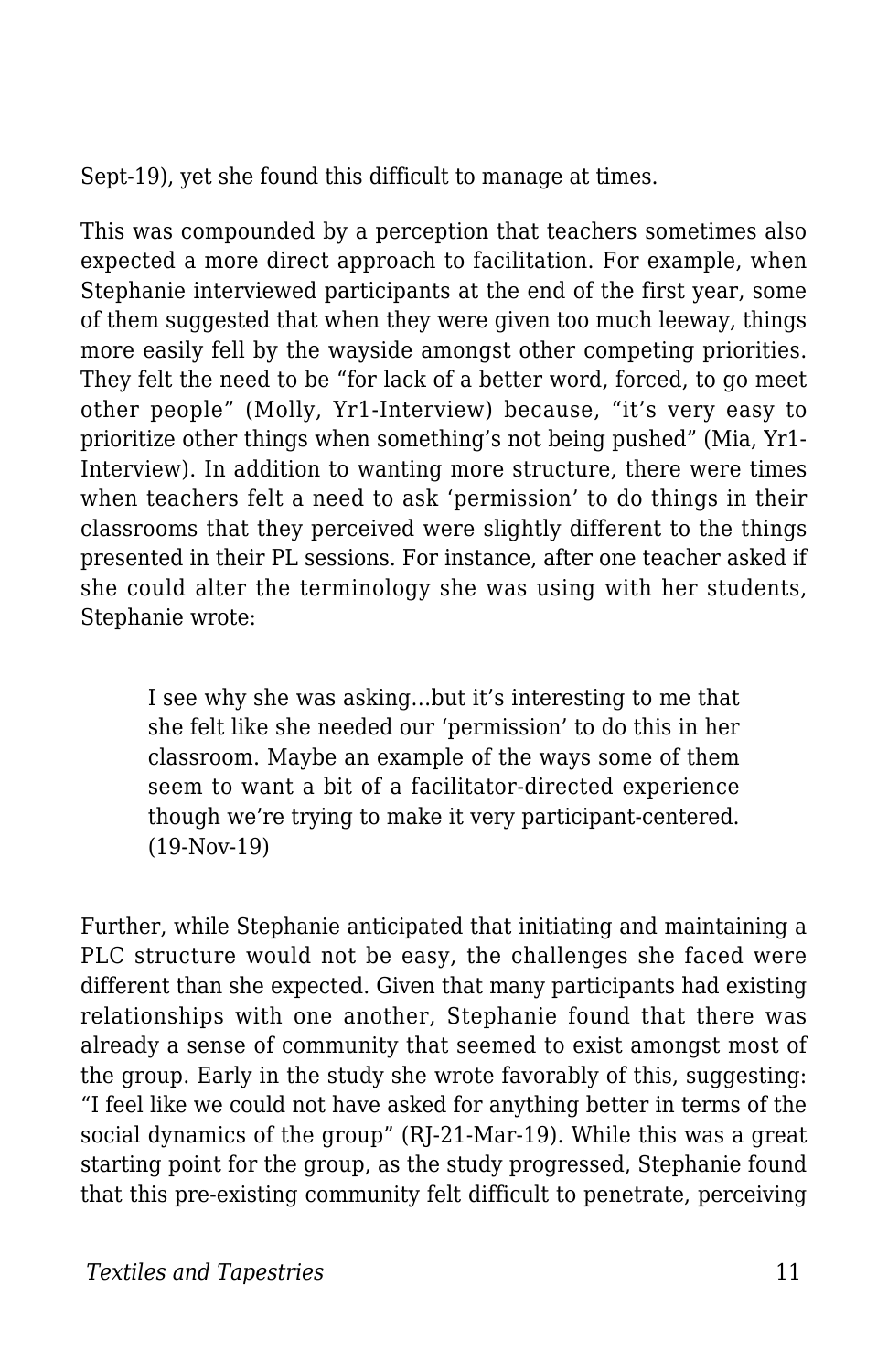herself at times as an 'outsider', a view manifested by her dual role as facilitator and researcher. For example, when participants struggled with implementing the approach in their classrooms, they tended to turn to other teachers for support in spite of Stephanie continually making attempts to support them. Reflecting on one such instance, Stephanie wrote:

It's interesting because it confirms what I already knew – that the teachers are functioning within this professional learning community that they already had established, and I am an outsider. I'm not saying if that's a good thing or a bad thing at this point, but it's quite apparent. (RJ-14-May-19)

While this was not how Stephanie envisioned the PLC structure taking shape, she came to see it as valuable, acknowledging that fostering an environment where teachers could lean upon one another was more likely to be sustainable beyond the completion of the study. Within this PLC structure, Stephanie wrote frequently of feeling the need to build trust with teacher participants. For instance, following one meeting we had lunch with the teachers, who repeatedly expressed feeling guilty that we were taking them for lunch and not discussing anything related to the project. However, Stephanie felt it was an appropriate use of time in that "it was extremely valuable in helping us to connect with them and build trust" (RJ-28-Jun-19).

Having built this trust with teachers in year one, Stephanie was disappointed when only three of the original five teachers could continue into the next year of the study. She felt the need to begin this trust-building process again with the new participants. After conducting a set of first interviews, Stephanie wrote:

As I was leaving today, I was thinking, 'I don't feel like I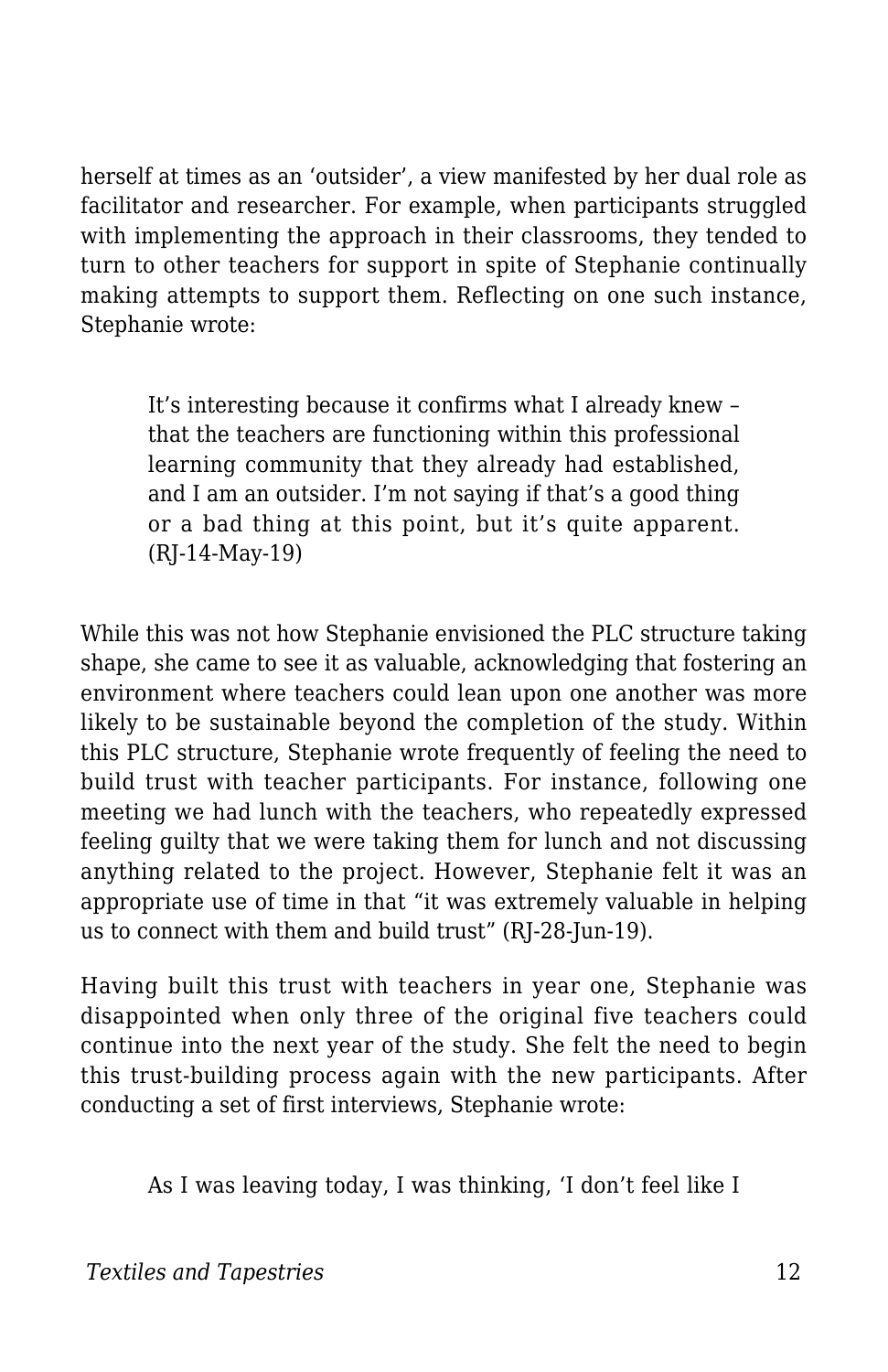connect as well with this new group of teachers as I did with the group last year.' Yet, upon further reflection I began to recall that I worked hard in the beginning with the last group to break down barriers to their feeling comfortable with the interview process and things like that. (RJ-24-Sept-19)

In spite of the challenges Stephanie felt she faced, teacher data were overwhelmingly supportive of the PLC -- its structure and the experiences it provided -- as most effective for their learning. Stephanie felt that the key resource required for fostering a PLC was an abundance of time – time to bring participants together repeatedly and build a sense of community and trust. In addition to time being a key factor for participants, the challenges Stephanie faced in aligning her philosophy of PL with her practice in implementation further emphasized the importance of the longitudinal design of the study, as she seemed to grow more comfortable in her role over an extended period of time.

### **Conclusion**

Although the two themes of identifying as a facilitator of PL and aligning personal philosophy with practice capture distinct ways of looking at some of the dynamics and experiences faced by Stephanie as she facilitated the PLC, there is a common thread that connects them. Specifically, the presence of tensions – feelings of internal turmoil (Berry, 2007) is readily apparent in our interpretation of the data as Stephanie enacted her personal pedagogy of PL facilitation. For instance, in coming to identify as a facilitator and as a researcher of facilitation, there was a tension in how Stephanie could occupy these two spaces at the same time. This was also evident in how Stephanie tried to reconcile her personal philosophy with the philosophies brought by the teachers to their PLC and research experience. For Stephanie, coming to terms with these tensions – and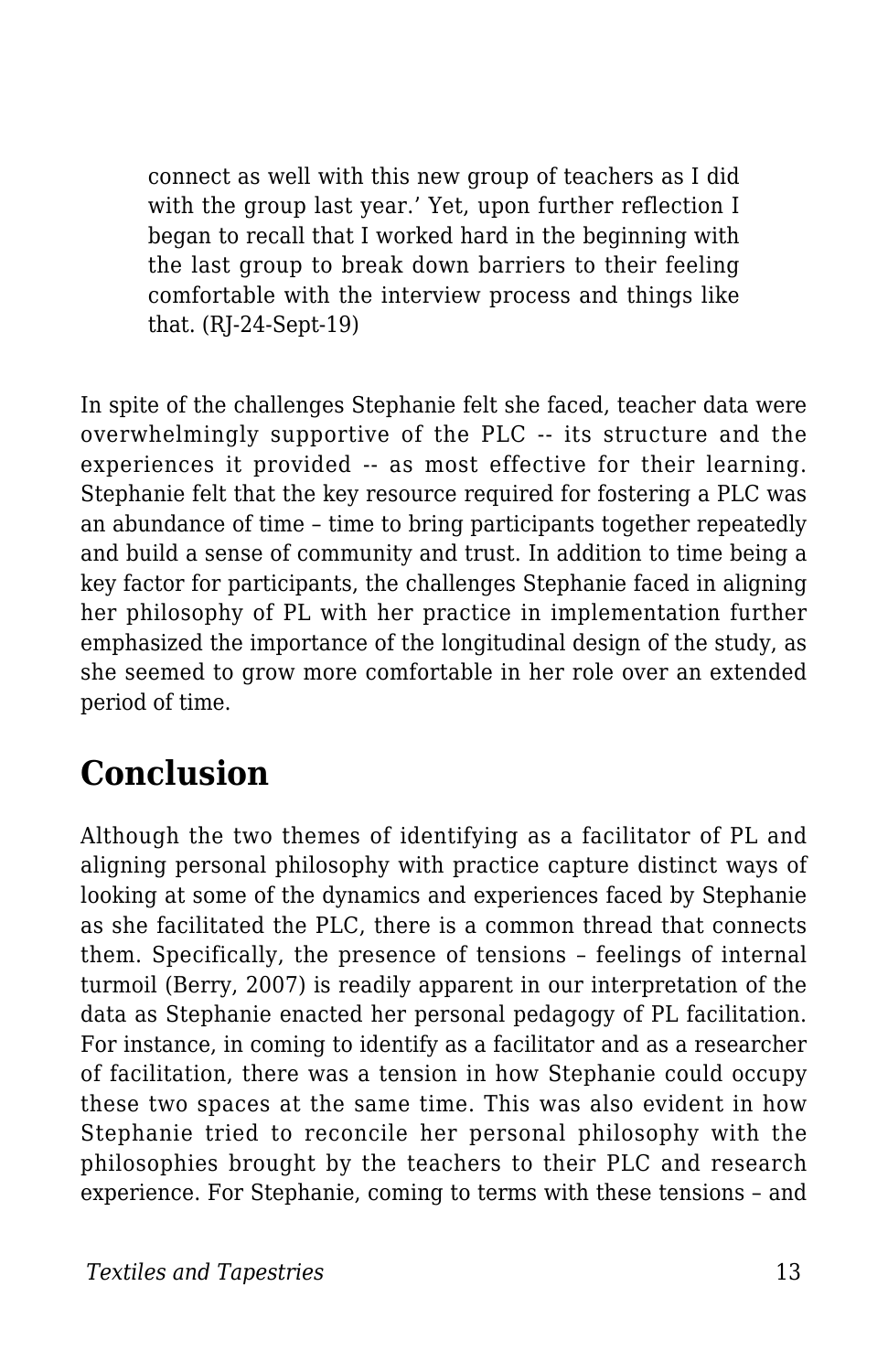learning to live with them rather than overcome them was a crucial part of her personal pedagogy of PL facilitation. That is, she recognized that both roles were crucial, and, in this context, it was impossible to exist as one without the other. Thus, she was identifying in multiple ways simultaneously (Stryker & Burke, 2000). We suggest Stephanie's struggle with these tensions in negotiating multiple identities reflects her position as a living contradiction – experiencing holding particular values, in this case in relation to teachers' PL, while also negating those values (Whitehead, 1989).

In conclusion, this research has the potential to make a significant contribution to the literature on the facilitation of teachers' PL. While previous research has shown a PLC approach to offer an effective format for PE teachers' professional learning (e.g. Tannehill & MacPhail, 2017; Oliver et al., 2017), the current study offers insight from the vantage point of the facilitator of such experiences. In particular, it is clear there are important personal and professional tensions to be managed by the facilitator, particularly in relation to the internal and external processes of identification, in this type of practice (Jenkins, 2008). Self-study offered a useful and appropriate methodological approach to consider the work of a teacher educator in a context outside of pre-service teacher education; that of supporting teachers in their ongoing professional learning. Further examples by other facilitators may offer clearer and/or more diverse pictures of pedagogies of facilitation to develop deeper understanding for the field of teacher education.

There is clearly much to be learned about understanding the complex work of the self-in-practice in facilitating teachers' professional learning.

### **References**

Beni, S., Fletcher, T., & Ní Chróinín, D. (2017). Meaningful experiences in physical education and youth sport: A review of the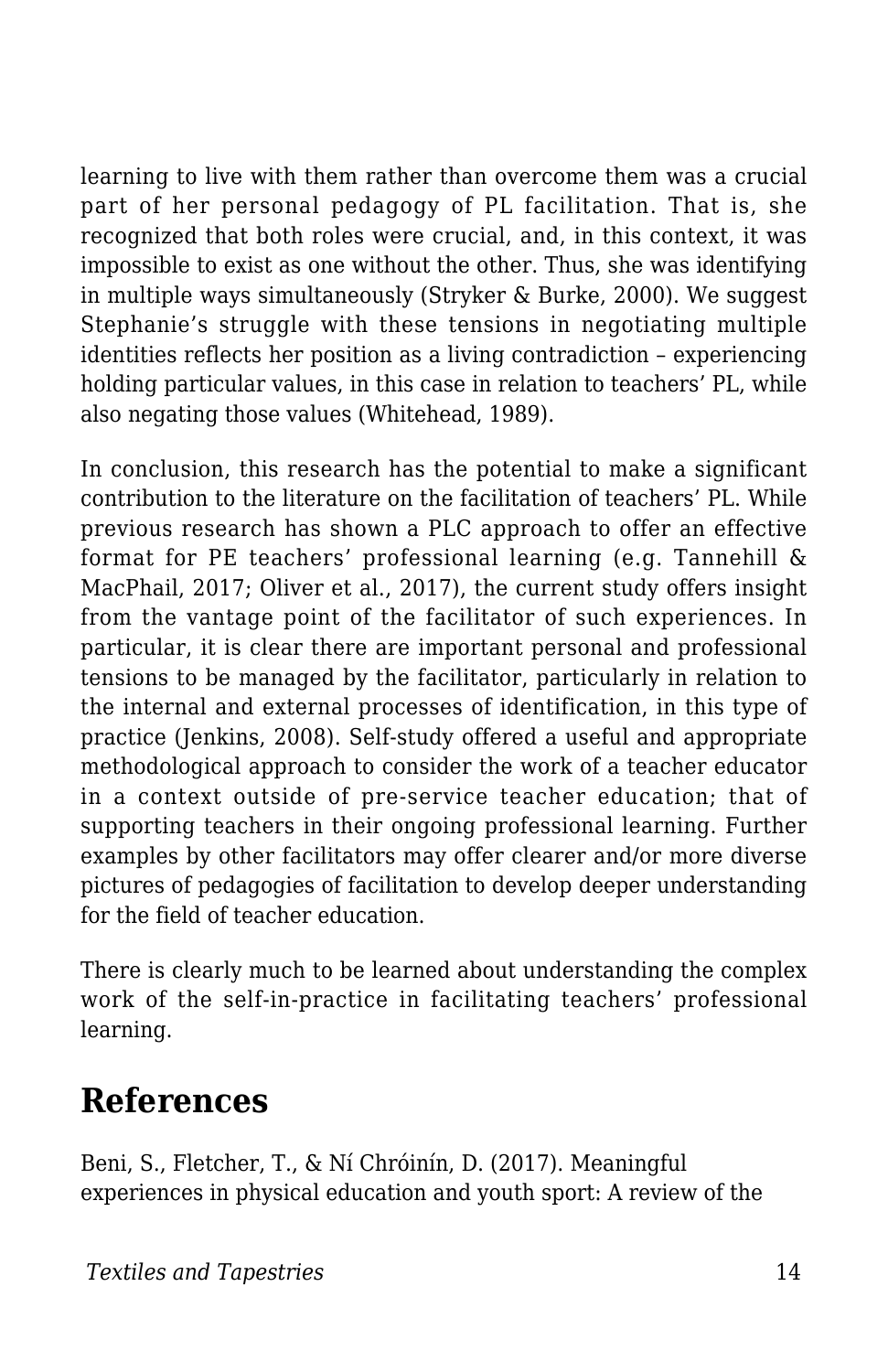literature. *Quest, 69*(3), 291-312.

Beijaard, D., Meijer, P., & Verloop, N. (2004). Reconsidering research on teachers' professional identity. *Teaching and Teacher Education, 20,* 107–128.

Berry, A. (2007). *Tensions in teaching about teaching: Understanding practice as a teacher educator*. Dordrecht, The Netherlands: Springer.

Braun, V., & Clarke, V. (2006). Using thematic analysis in psychology. *Qualitative Research in Psychology, 3*(2), 77-101.

Cooley, C. H. (1902/1964). *Human nature and the social order.* Schocken Books.

Craig, C. J. (2009). Trustworthiness in self-study research. In C. Lassonde, S. Galman, & C. Kosnik (Eds.). *Self-study research methodologies for teacher educators* (pp. 21-34). Rotterdam, The Netherlands: Brill Sense.

Giddens, A. (1991). *Modernity and self-identity.* Stanford, CA: Stanford University Press. Goffman, E. (1959). *The presentation of self in everyday life.* Anchor Books.

Goffman, E. (1959). *The presentation of self in everyday life.* Anchor Books.

Goodyear, V. A. & Casey, A. (2015). Innovation with change: Developing a community of practice to help teachers move beyond the 'honeymoon' of pedagogical renovation. *Physical Education and Sport Pedagogy, 20*(2), 186-203.

Hamilton, M. (2019). Teachers and teacher educators researching their practice: A dually- purposed self-study. *The New Educator, 15*(3), 187-207.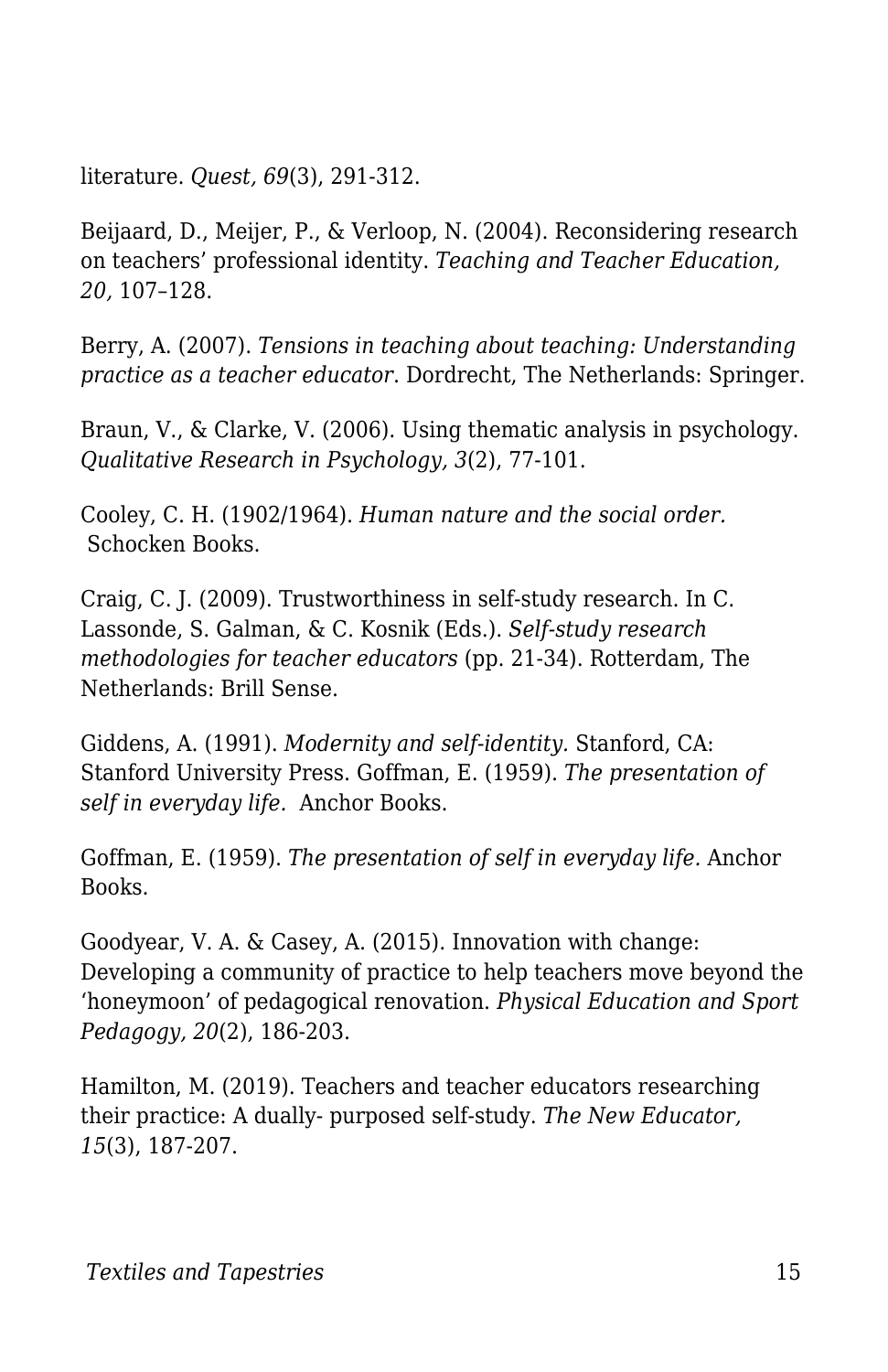Jenkins, R. (2008). *Social identity.* 3rd ed. London, UK: Routledge.

Kitchen, J., Ciuffetelli Parker, D., & Gallagher, T. (2008). Authentic conversation as faculty development: Establishing a self-study group in a faculty of education. *Studying Teacher Education: Journal of Self-Study of Teacher Education Practices, 4*(2), 157–171.

LaBoskey, V. K. (2004) *The Methodology of Self-Study and its Theoretical Underpinnings.* International handbook of self-study of teaching and teacher education practices (pp. 817- 869), Netherlands: Springer.

Mead, G. H. (1934). Mind, self, & society: From the standpoint of a social behaviors. University of Chicago Press.

Oliver, K. L., Luguetti, C., Aranda, R., Nuñez Enriquez, O., & Rodriguez, A. (2017). 'Where do I go from here?': Learning to become activist teachers through a community of practice. *Physical Education & Sport Pedagogy*, *23*(2), 150–165. https://doi.org/10.1080/17408989.2017.1350263

Parker, M., Patton, K., & Tannehill, D. (2012). Mapping the landscape of communities of practice as professional development in Irish physical education. *Irish Educational Studies*, *31*(3), 311–327.

Peeters, A., & Robinson, V. (2015). A teacher educator learns how to learn from mistakes: Single and double-loop learning for facilitators of in-service teacher education. *Studying Teacher Education, 11*(3), 213-227.

Samaras, A. P. (2010). *Self-study teacher research: Improving your practice through collaborative inquiry*. CA: Sage.

Stryker, S. & Burke, P. J. (2000). The past, present, and future of an identity theory. *Social Psychology Quarterly, 63*(4): 284-297.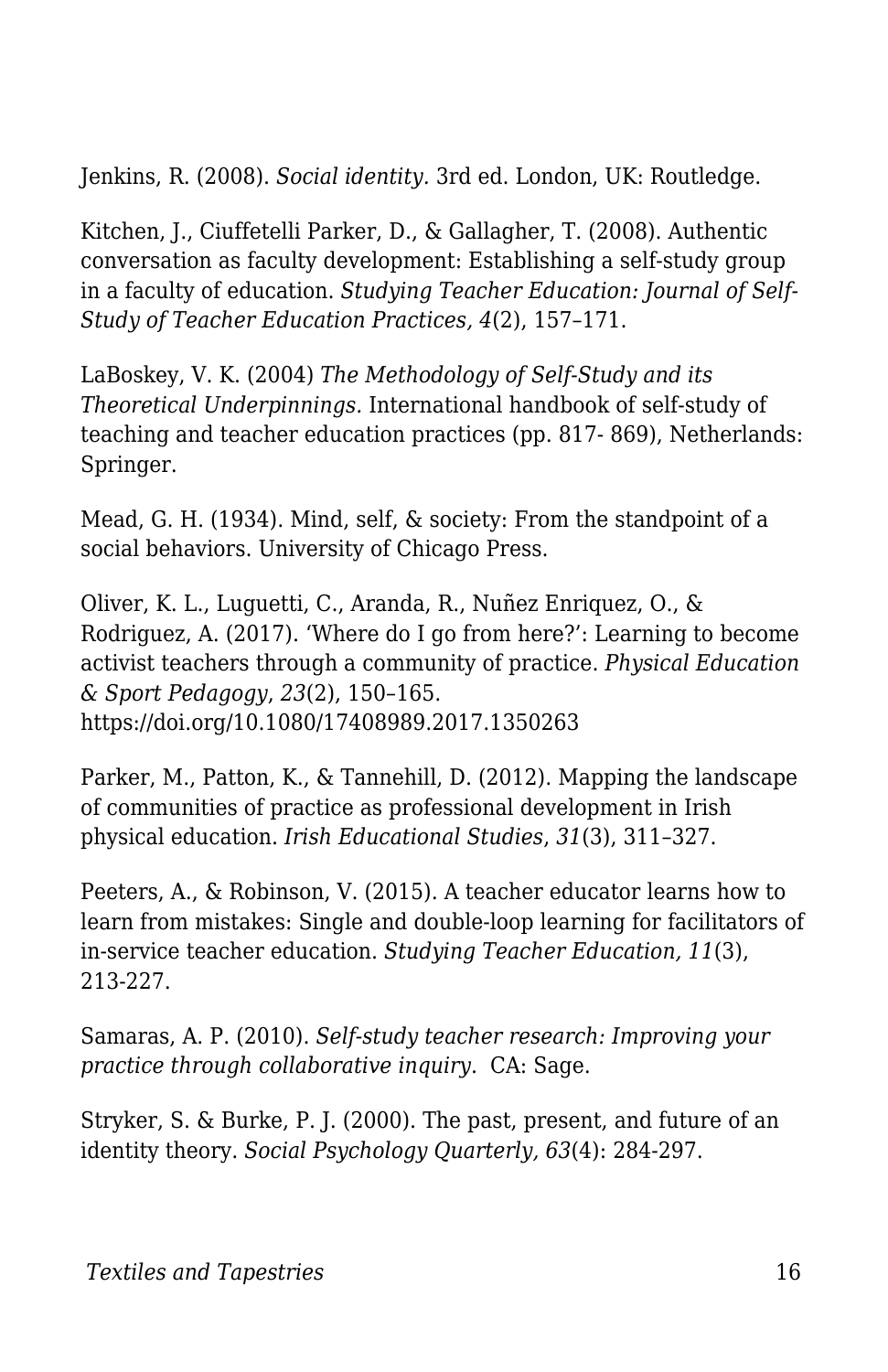Tannehill, D., & MacPhail, A. (2017). Teacher empowerment through engagement in a learning community in Ireland: working across disadvantaged schools. *Professional Development in Education*, *43*(3), 334–352.

Vanassche, E., & Kelchtermans, G. (2016). Facilitating self-study of teacher education practices: Toward a pedagogy of teacher educator professional development. *Professional development in education, 42*(1), 100-122.

Vozzo, L. (2011). Shaping the professional identity of an educator through self-study. *Educational Action Research*, 19 (3), 313-326.

Whitehead, J. (1989). Creating a living educational theory from questions of the kind, 'How do I improve my practice?' *Cambridge Journal of Education, 19*(1), 41-52.